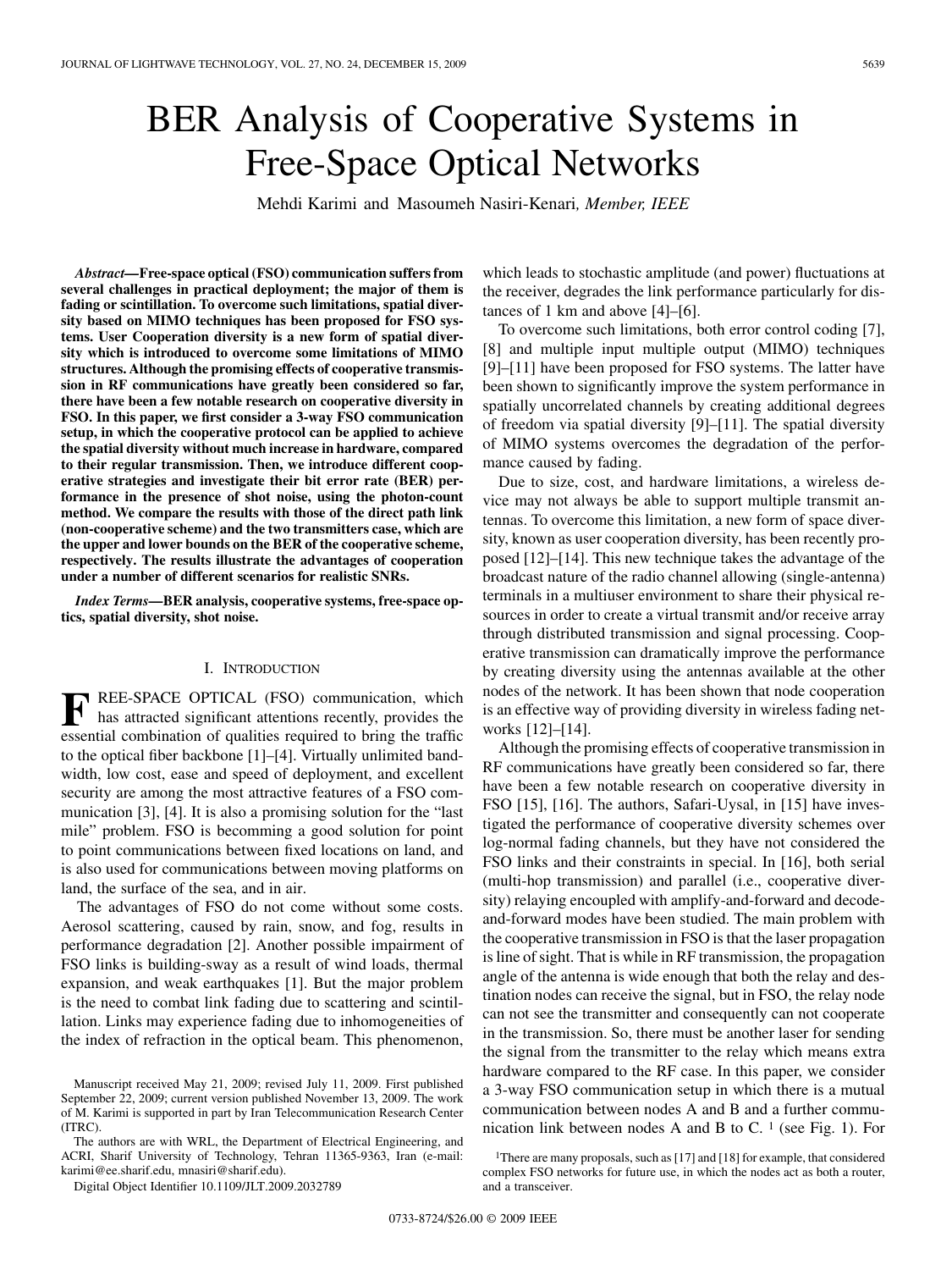

Fig. 1. (a) The block diagram of the considered 3-way communication system. (b) Data frame transmission of cooperative nodes A and B to the destination node C.

this senario, we propose a cooperative communication between nodes A and B to achieve the spatial diversity without much change in hardware since telescopes of the link A-B have existed previously in the system.

We assume a full-duplex mode; that is both of the endpoints transmit and receive at the same time. Note that practical FSO transmitter-reciever strctures work in full-duplex mode; so it is a reasonable assumption. We also assume that the transmitted signals are convolutionally coded, but the framework is flexible and can be used with any channel error correcting code. We introduce different cooperative strategies and derive their bit error rates (BER) in the presence of shot noise, using the photon-count method. We compare the results with those of the direct path link (non-cooperative scheme) and the two transmitters case. The results illustrate the advantages of cooperation under a number of different scenarios for realistic SNRs.

The paper is organized as follows. Section II develops the proposed system and its cooperative structure and presents the assumptions regarding the link fading. In Section III, we introduce the cooperative protocols. In Section IV, we derive the BER performance analysis for the strategies introduced in Section III. We also provide the BER for the direct path link for comparison. In Section V, we present some numerical results to compare the cooperative strategies with each other and with the non-cooperative communication, and finally in Section VI, we conclude the paper.

# II. SYSTEM MODEL

Fig. 1(a) depicts the block diagram of the considered 3-way FSO setup. Assume that three separate full-duplex FSO links I, II, and III are set up between three buildings A, B, and C. From now on, we consider the buildings as nodes. There are two telescopes on the top of each building, one for each FSO link. Both of the telescopes of the nodes A and B are connected to the same source. That is, as can be seen from the figure, node A (B) sends the same data on the links connected to it towards the nodes B (A) and C.

For the 3-way FSO communication setup considered, a cooperative protocol can be applied to achieve the spatial diversity without much increase in hardware. To this end, we consider a cooperative transmission of two nodes A and B to the destination node  $C<sup>2</sup>$ . The nodes A and B change their regular transmission to each other and to node C to benefit from cooperative strategies. In our cooperative protocol, the source nodes (A and B) allocate half of their transmission times to each other for the cooperation as shown in Fig. 1(b). To this end, their transmission times to the node C are divided into two parts, each called as a frame. The nodes A and B send their own data in the first part of their transmission time to each other and the destination node C (see Fig.  $1(b)$ ). We emphasize again that node A  $(B)$  transmits the same information to the nodes B (A) and C. In the second transmission frame, the node A (or B) sends the received data from its partner B (or A) in the first frame to the node C. The way that A and B send their partner's data in the second frame is specified by the cooperative strategy. The considered cooperative strategies will be introduced in Section III.

Consider the source node A that its data is shown with  $Y_1$ and horizontal lines in Fig. 1(b). We assume the same power constraint  $P_s$  for all transmitters (or links). The link A-B is the source-relay link for both A and B. As can be seen in the figure, we assume that A sends the same coded block to both B and C in the first frame. But, the signal is sent to B with the doubled power to reach the power constraint  $P_s$  of the transmitter 3. The node B also uses the same strategy as A. So these nodes act like a relay for each other.

Assume that the bit stream of the user is applied to a convolutional encoder. For cooperation, this coded stream is sent to both the destination and the relay. Under weak turbulence conditions, the system performance can be improved considerably by using channel coding. However, in the cases of moderate to strong turbulence, channel coding alone is not sufficient to mitigate channel fading efficiently [19] 4. As stated above, the relay can transmit the cooperative signal in different manners, which will be discussed later in Section III.

Several models exist for the aggregate amplitude distribution, but none is universally accepted. The most prominent among the models is the log-normal model [20], [21], and we adopt it here. Let h be the fading coefficient, then we have  $|h| = e^X$ , where  $X$  is normal. In this case, the optical intensity, proportional to  $|h|^2 = e^{2X}$ , is also log-normally distributed. Since we

<sup>2</sup>For the case that these nodes are not to send their data to each other, they can simply direct their second telescopes to the destination node C; and as a result by using two-transmitter can achieve a higher performance improvement.

<sup>3</sup>Note that the data is sent in the link A-B only in the first frame (the half time of the other link).

<sup>4</sup>Performance bounds for coded FSO communications by interleaver are derived in [7]. We do not use interleaver, so no diversity is gained through coding. This allows us to consider only the cooperative diversity.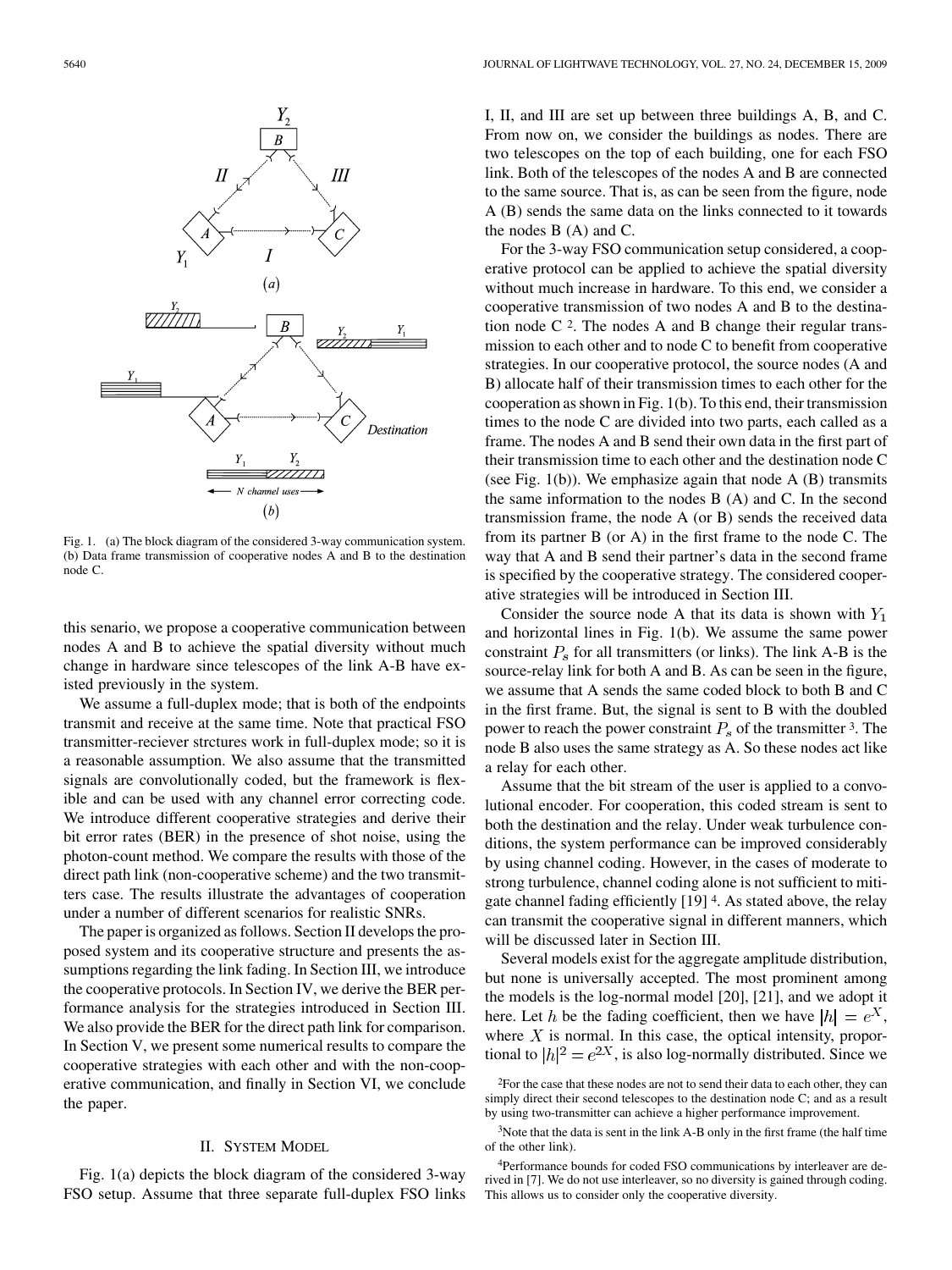use photon counting method for detection, the intensity of the received pulse is important.

We use binary pulse position modulation (PPM). That is the bit duration is divided into 2 chips, and the pulse is transmitted in the first or the second chip if the bit is "0" or "1", respectively. The photo-detector analysis used is based on a semiclassical treatment of photodetection, where the incident field is viewed as a wave, and this wave produces a modulated Poisson point process of photo-electrons that contribute to the detector current at the output. The number of photoelectrons at the output of the photo detectors is a poission process. The mean of this process is proportional to the mean of optical intensity received by the photodetector [22]. We assume that all the nodes use the same powers and, in the absence of fading, the mean of the received photon counts per chip due to the signal is  $m_s$ . In addition to the desired signal, we presume the presence of a background optical field, and the mean of the received photon counts per chip due to this field is denoted as  $m_b$ .

Throughout the paper, we need the statistical properties of  $X$ where  $|h| = e^X$ . X, as considered, is a normal random variable with mean  $\mu_X$  and variance  $\sigma_X^2$ . The variance of X shows the intensity of fading and can be written as a function of the distance as [21]

$$
\sigma_X^2 = \min\left\{0.124k^{\frac{7}{6}}C_n^2 l^{\frac{11}{6}}, 0.5\right\} \tag{1}
$$

where k is the wave number, l is the length of the path, and  $C_n$  is the Refractive index structure constant.  $\sigma_X^2$  is typically between 0.01 (weak fading) and 0.4 (strong fading) [21]. In FSO links, the data rate is high enough that bit duration is much smaller than the coherence time of the channel. So we can well assume that  $|h|$  is constant during a code block transmission. By this assumption, if the channel falls in deep fade, all the coded bits of the block may corrupt. Several methods have been proposed to overcome this problem, such as interleaving, but in this paper we do not use these methods in order to focus only on the cooperative diversity. To consider only the fading effects, we assume that the fading coefficients conserve the energy. To this end, we must have  $E[|h|^2] = 1$ . It can easily be observed that this assumption results in the following equation, which we use through out the paper

$$
\mu_X = -\sigma_X^2. \tag{2}
$$

In the following sections, the fading coefficients for the paths A-B, A-C, and B-C are indicated by  $h_{ab}$ ,  $h_{ac}$ , and  $h_{bc}$ , respectively. Here, we assume that all the coefficients are independent log-normally distributed and we have

$$
|h_{ac}| = e^{X_{ac}}|h_{ab}| = e^{X_{ab}}|h_{bc}| = e^{X_{bc}}
$$
  

$$
X_{ij} \sim N\left(\mu_{X_{ij}}, \sigma_{X_{ij}}^2\right).
$$
 (3)

## III. COOPERATIVE STRATEGIES

In this section, we introduce different cooperative strategies for the structure described in Section II. Different cooperative protocols have been proposed for RF communications such as Amplify and Forward (AF), Decode and Forward (DF) [14], and Coded Cooperation [23]. The Protocols considered here are

mainly the modified versions of DF strategy. To introduce the cooperative strategies, as stated before, we assume that C is the destination node and the source nodes A and B send their signals to the C with cooperation as shown in Fig. 1(b).

### *A. Bit Detect and Forward (BDF)*

In this strategy, the relay (partner) node detects each code bit of the cooperative signal individually and forwards it to the destination, regardless of the underlying channel coding. In other words, the relay node (A or B) detects each code bit to "0" or "1" and sends the bit with the new power to the destination node C without applying the error correcting decoder to correct the possible channel errors in the received block.

### *B. Adaptive Bit Detect and Forward (ABDF)*

As we might expect, fixed detect and forward is limited by the quality of the link between the source and relay [14]. So, if the partners adapt their transmission format according to the realized quality of the source-relay link, they achieve much better performance.

This observation suggests the following adaptive algorithm, named as ABDF. The cooperative strategy is similar to the BDF, but if the link quality, i.e.,  $|h_{ab}|^2$ , falls below a certain threshold th, the nodes A and B do not participate in cooperation and simply repeat their own transmissions to the destination node C. It means that if the relay can not decode the partner's message, it repeats its own coded block, transmitted in the first frame, in the second transmission frame to C again. From the optimum detector point of view described in Appendix A, sending the coded block twice is similar to sending it once with the doubled power. As stated above, the performance of the detect and forward strategy is limited by the quality of the source-relay link. So in ABDF strategy, the source nodes A and B participate in cooperation only if the source-relay link (A-B) is in an acceptable quality.

## *C. Adaptive Decode and Forward (ADF)*

In the two previous mentioned strategies, the relay nodes do not benefit from the underlying channel code applied to the received signal. But in the ADF, the relay node decodes the bit stream and transmits the cooperative signal according to the decoded data. It is expected that the ADF strategy performs better compared to BDF, because some of the incorrectly detected bits can be corrected by the channel decoder.

This strategy is like the coded cooperation scheme introduced in [23]. The relay encodes and transmits the date only if it can correctly decode the received message, determined by a cyclic redundancy check (CRC) code applied to each code block. If the relay cannot correctly decode the message, like the ABDF strategy, it simply sends its own data transmitted in its first frame. The users act independently in the second frame, with no knowledge of whether their own first frames were correctly decoded by their partners. Each of the nodes A and B may decode the data correctly or not. As a result, there are four possible cooperative cases for the transmission of the second frame. In *Case 1*, both users A and B successfully decode their partners' data, so they encode and transmit the partners' data in the second frame, resulting in the fully cooperative scenario. In *Case 2*, neither user successfully decodes its partners data, and the system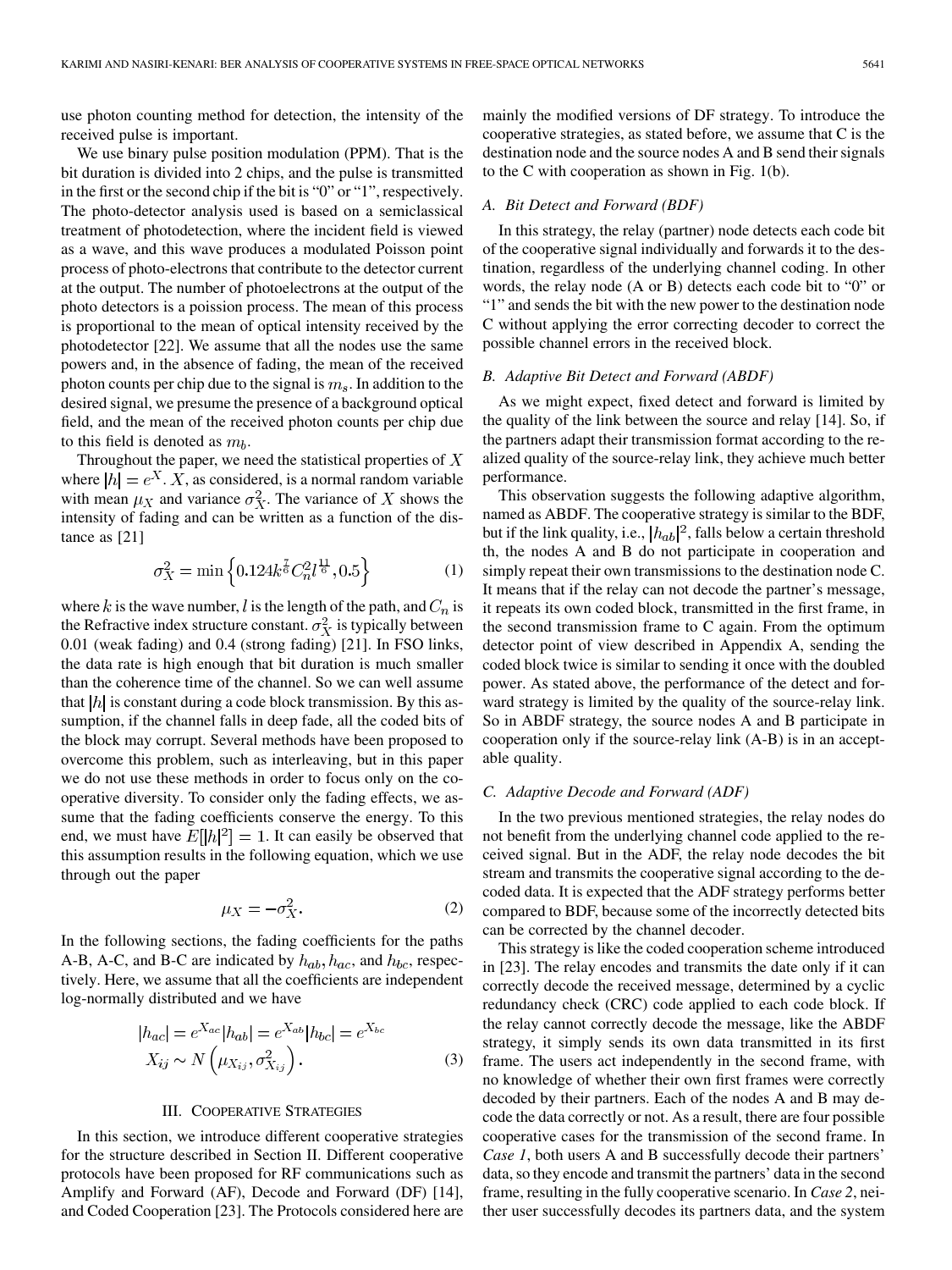reverts to the non-cooperative case and A and B repeat their own messages sent in their first frames. In *Case 3*, B successfully decodes A, but A does not successfully decode the signal of B. *Case 4* is identical to Case 3 with the roles of node A and node B being reversed. We parameterize the four cases by  $\phi \in \{1, 2, 3, 4\}$  with probability  $P_{\phi}$ .

Clearly the destination must know which of these four cases has occurred in order to correctly decode the received bits. We assume that totally two additional bits are transmitted by partner nodes (one bit by each partner) to indicate their states to the destination node C [23].

### IV. PERFORMANCE ANALYSIS

In this section, we first derive the performance analysis for the direct path link to establish the baseline performance and then derive the BER of the cooperative protocols.

For a convolutional code, only the lower and upper bounds on the bit error rate are analytically available. Let the path generating function of the code be  $T(X, D)$ . The number of error events with weight of  $d$ , i.e.,  $A_d$ , and the number of bit errors due to an error event with weight d, i.e.,  $B_d$ , can be calculated from the path generating function as follows [24]:

$$
T(X, D)|_{D=1} = \sum_{d=d_{\text{free}}}^{\infty} A_d X^d
$$

$$
\frac{\partial T(X, D)}{\partial D}|_{D=1} = \sum_{d=d_{\text{free}}}^{\infty} B_d X^d
$$
(4)

where  $d_{\text{free}}$  is the free distance of the code. Using union bound, it can be easily shown that for a convolutional code, the error event probability and the upper bound on the bit error rate are as follows [24]:

$$
P(E) < \sum_{d=d_{\text{free}}}^{\infty} A_d P_d
$$
\n
$$
P_b < \frac{1}{k} \sum_{d=d_{\text{free}}}^{\infty} B_d P_d \tag{5}
$$

where k is the number of information bits per unit time,  $B_d$  is given in (4), and  $P_d$ , an error event with Hamming distance of d, is the probability that the metric of a nonzero path with output Hamming weight of  $d$  is larger than that of the all zero path conditioned on all-zero bit being transmitted. Assuming a hard input decoder<sup>5</sup> (a binary symmetric channel (BSC)),  $P_d$  can be calculated from the error probability of each code bit (channel bit error probability), denoted by  $p$ . For small  $p$ , the bounds in (5) are dominated by the first term (the free distance term), and can be approximated as [24]

$$
P(E) \approx A_{d_{\text{free}}} 2^{d_{\text{free}}} p^{d_{\text{free}}/2}
$$

$$
P_b \approx \frac{1}{k} B_{d_{\text{free}}} 2^{d_{\text{free}}} p^{d_{\text{free}}/2}
$$
(6)

where  $k$ ,  $A_d$ , and  $B_d$  are given in (4). We assume that the SNR is high enough and so  $\hat{p}$  is low enough that the approximations of (6) are appropriate. So, for the performance evaluation, we need to compute  $p$ . As it was stated previously, we use the binary PPM modulation. In the receiver, the detector input for each bit is the number of photo electrons collected in the two corresponding chips. For the bit error rate evaluation, without loss of generality, we consider node A as source and node B as its relay (the same results hold when node B is considered as the source and node A as its relay).

First, we compute the channel bit error probability, i.e.,  $p$ , for the direct transmission link (non-cooperative link) A-C. We show the number of received photoelectrons in the first and second chips by  $y_0$  and  $y_1$ , respectively. In Appendix A, it has been shown that the detector simply compares  $y_0$  and  $y_1$ , and if the photoelectrons collected in the first chip duration is greater than those collected in the second chip duration  $(y_0 > y_1)$ , "0" is detected, otherwise "1" is declared. So, conditioned on  $|h_{ac}|$ , the channel bit error probability, i.e.,  $p_{D||h_{ac}|}$ , is as follows:

$$
p_{D||h_{ac}|} = P\{y_0 > y_1|1\} = P\{A = y_0 - y_1 > 0|1\}.
$$
 (7)

To evaluate (7), based on using the saddle point approximation, we must first compute the moment generating function (MGF) of A. Conditioned on  $|h_{ac}|$ ,  $y_0$  and  $y_1$  are poission random variables. Let  $\alpha$  be a constant and y be a poission random variable with mean m, then the MGF of  $\alpha y$  is as follows:

$$
\Psi_{\alpha y}(s) = \exp[m(e^{\alpha s} - 1)]\tag{8}
$$

Then, the MGF of A, defined in (7), conditioned on  $|h_{ac}|$ , is equal to

$$
\Psi_{A||h_{ac}|}(s) = \Psi_{y_0||h_{ac}|}(s)\Psi_{y_1||h_{ac}|}(-s)
$$
  
=  $\exp[m_b(e^s - 1) - (m_b + |h_{ac}|^2 m_s).$   
×  $(e^{-s} - 1)$ ] (9)

Using (9), we can compute the conditional channel bit error probability by saddle point approximation as [22]

$$
p_{D||h_{ac}|} = \frac{\exp[\psi_{A||h_{ac}|}(s_0)]}{\sqrt{2\pi\psi_{A||h_{ac}|}''(s_0)}}
$$

$$
\psi_{A||h_{ac}|}(s) \triangleq \ln[\Psi_{A||h_{ac}|}(s)] - \ln|s|.
$$
(10)

 $s_0$  is the positive root of  $\psi'_A(s_0) = 0$ , where  $\psi'_A$  is the first derivative of  $\psi_A$ .  $s_0$  is computed numerically in this paper. Now, by using (10) and (6), the bit error rate for the direct link is computed as

$$
P_{bD||h_{ac}|} = \frac{1}{k} B_{d_{\text{free}}} 2^{d_{\text{free}}} p_{D||h_{ac}|}^{d_{\text{free}}/2}.
$$
 (11)

To derive the unconditional bit error rate for the direct link, we must average (11) over  $|h_{ac}|$  as follows:

$$
P_{bD} = \int_0^\infty P_{bD||h_{ac}|} p_{|h_{ac}|}(x) dx
$$
  
= 
$$
\int_0^\infty P_{bD||h_{ac}|} \frac{1}{x \sigma_{X_{ac}} \sqrt{2\pi}} e^{-\frac{(\ln(x) - \mu_{X_{ac}})^2}{2\sigma_{X_{ac}}^2}} dx.
$$
 (12)

<sup>5</sup>Here, we assume a hard input decoder. A soft input decoder performs much better than the hard input decoder, especially in fading channel. Since the concentration of the paper is not on the coding gain, but on the cooperative gain, we only considere hard decoding, as the appropriate equation of (6) for the performance evaluation of this decoder has been already available.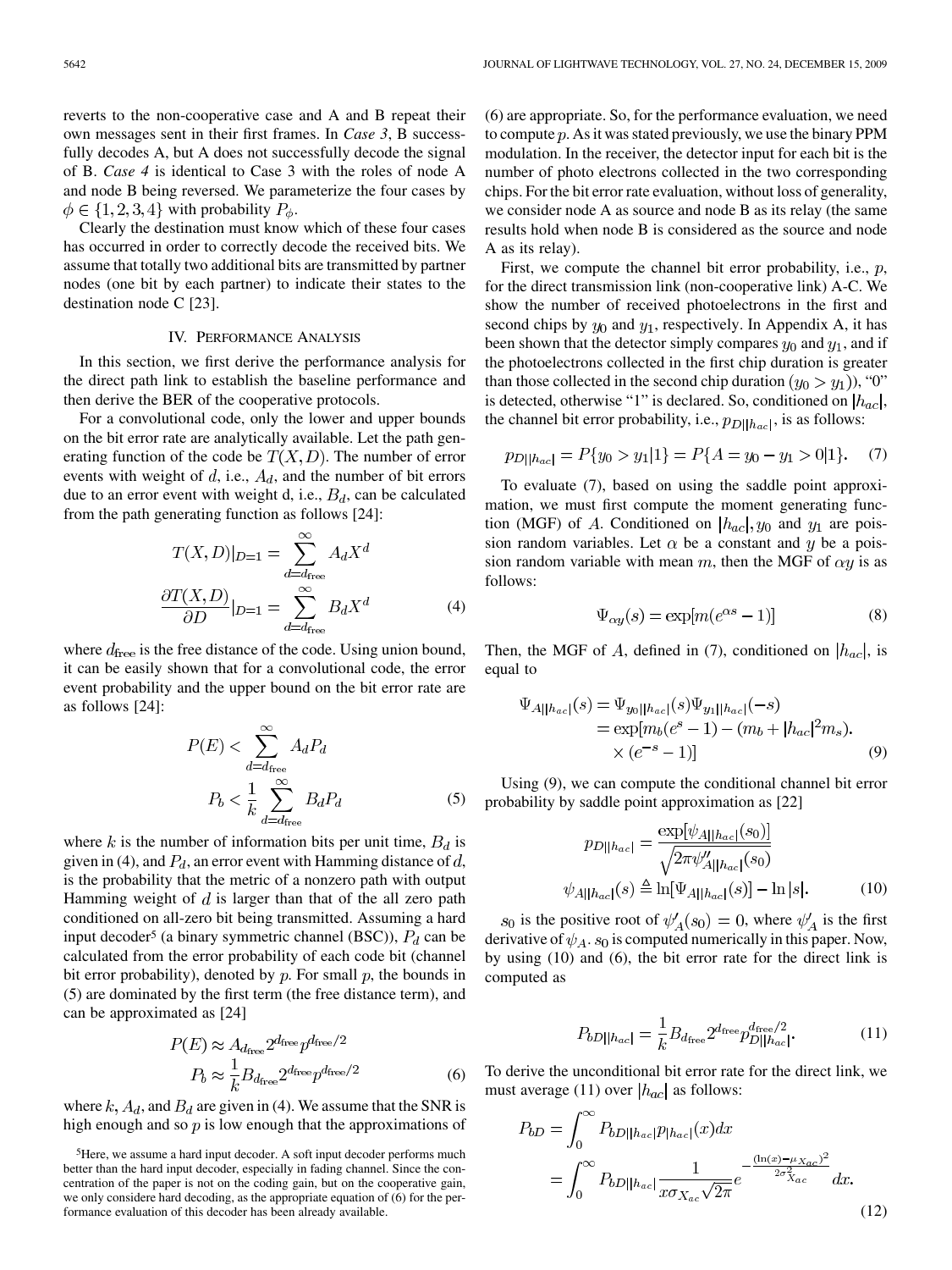In the following, we derive the BER probabilities for the cooperative transmission strategies described in Section III. As stated before, we consider the link A-C as the direct link, and A-B-C as the relay path. For the performance evaluation, we first compute the conditional BER for specific values of fading coefficients, we indicate them by a vector defined as  $H = \{ |h_{ac}|, |h_{ab}|, |h_{bc}| \}$ . The unconditional BER is calculated by averaging over  $H$ .

### *A. Bit Detect and Forward (BDF)*

As stated previously, the relay node detects each code bit and forward it to the destination, regardless of the channel coding. We derive the BER of the node A transmission, when the node B is the relay node. The destination node C receives two pulses for each bit, one from A through the link A-C, and the other from B through the link A-B-C. There are two possible choices for the pulse received by C from the relay node B; the pulse may be detected correctly in B or not. Because of the possible detection error at node B, the optimum detector is very complicated. So we consider the detector described in Appendix A, which assumes that all the bits received from the relay path A-B-C are detected correctly at B and are resended to C. Here, in the detector, we have two received signals, so the parameter  $N$  defined in the Appendix A is 2. From Appendix A, the detector makes decision according to the following rule:

$$
(y_{11} - y_{01}) \ln \left(\frac{m_{11}}{m_{01}}\right) + (y_{12} - y_{02}) \ln \left(\frac{m_{12}}{m_{02}}\right) \gtrsim_0^1 0. \quad (13)
$$

In (13) each parameter is indexed by  $ij$ , where the first number shows the index of the chip and the second one shows the index of the path. The same as the direct path link, we use the indexes of 0 and 1 for differentiating the first and second chips of each bit interval. We also set the indexes of 1 and 2 for the signal received by C from the source node A and the relay node B, respectively. For example  $y_{11}$  is the number of photoelectrons collected in the second chip of the signal received by C from the node A. Conditioned on  $H, y_{ij}$  is a poission random variable. We show the mean of this variable by  $m_{ij}$ . If the bit "0" is sent from A to C (the pulse is transmitted in the first chip) we have  $m_{01} = m_b + |h_{ac}|^2 m_s$ , and if the bit "1" is sent (the pulse is transmitted in the second chip) we have  $m_{01} = m_b$ . Similar equations can be written for the bits sent from B to C. The bits "0" and "1" are equally probable, so without loss of generality, we assume that "1" is sent. We have the following equations:

$$
\frac{m_{11}}{m_{01}} = \frac{m_b + |h_{ac}|^2 m_s}{m_b} = 1 + \gamma |h_{ac}|^2 \triangleq \gamma_{ac}
$$
\n
$$
\frac{m_{12}}{m_{02}} = \frac{m_b + |h_{bc}|^2 m_s}{m_b}
$$
\n
$$
= 1 + \gamma |h_{bc}|^2 \triangleq \gamma_{bc} \gamma \triangleq \frac{m_s}{m_b}.
$$
\n(14)

So, by using (13) and (14), the conditional channel bit error probability is as follows:

$$
p_{\text{BDF}|H} = P\{A = \ln(1 + \gamma |h_{ac}|^2)(y_{01} - y_{11}) + \ln(1 + \gamma |h_{bc}|^2)(y_{02} - y_{12}) > 0|1, H\}.
$$
 (15)

Like the procedure followed for the performance evaluation of direct link, we first find the MGF of  $A$  conditioned on  $H$ . The MGF of  $A$  has two terms, one for the case of correct detection in node B (with the probability  $p_r$ ), and the other for the case of incorrect detection in node B (with the probability  $1 - p_r$ ).  $p_r$  is related to the fading coefficient of the source-relay link (A-B). In fact,  $p_r$  is the channel (link A-B) bit error probability, and conditioned on  $H$ , this probability is computed by the same procedures as taken in  $(7)$ – $(10)$ . Assume that the bit "1" is transmitted. If the bit is detected correctly in the relay, the mean of  $y_{02}$  and  $y_{12}$  will be  $m_b$  and  $m_b(1+\gamma|h_{bc}|^2)$ , respectively, and the means are replaced otherwise (incorrect detection). Conditioned on  $H$ ,  $y_{ij}$ 's in (15) are independent, so, from (6) and (8), we can write the MGF of  $A$  as

 $\Psi_{\rm AlH}$ 

$$
= \exp\left[km_b\left[e^{s\ln\gamma_{ac}} - 1 + \gamma_{ac}\left(e^{-s\ln\gamma_{ac}} - 1\right)\right]\right]
$$

$$
\times \left\{(1 - p_{r|H})\exp\left[km_b\left[e^{s\ln\gamma_{bc}} - 1 + \gamma_{bc}\right]\right]\right\}
$$

$$
\times \left(e^{-s\ln\gamma_{bc}} - 1\right)\right]\right\}
$$

$$
+ p_{r|H} \exp\left[km_b\left[\gamma_{bc}e^{s\ln\gamma_{bc}} - 1 + \left(e^{-s\ln\gamma_{bc}} - 1\right)\right]\right\}
$$
(16)

where  $\gamma_{ac}$  and  $\gamma_{bc}$  are defined in (14). Then using (15) and (16), the channel bit error probability is computed as

$$
p_{\text{BDF}|H} = \frac{\exp[\psi_{A|H}(s_0)]}{\sqrt{2\pi\psi_{A|H}''(s_0)}}
$$

$$
\psi_{A|H}(s) \triangleq \ln[\Psi_{A|H}(s)] - \ln|s|.
$$
 (17)

Then, from (6) and (17), we have

$$
P_{b\text{BDF}|H} = \frac{1}{k} B_{d_{\text{free}}} 2^{d_{\text{free}}} p_{\text{BDF}|H}^{d_{\text{free}}/2}.
$$
 (18)

To find the unconditional bit error rate, i.e.,  $P_{b\text{BDF}}$ , we must average (18) over  $H$  like (12).

## *B. Adaptive Bit Detect and Forward (ABDF)*

As stated in Section III, in this strategy, if the measured  $|h_{ab}|^2$ falls below a certain value, the relay node B simply repeats its own signal, transmitted in the first frame, into the second frame. Otherwise, when  $|h_{ab}|^2$  is above the threshold, the relay forwards the received data from the source, as described in subsection A. We denote the threshold by th and compute it as

$$
P\{T = |h_{ab}|^2 < \text{th}\} = \int_0^{\text{th}} p_{|h_{ac}|^2}(t)dt = 1 - \alpha \qquad (19)
$$

where  $\alpha$  is an arbitrary chosen constant that can be considered as the level of cooperation. The variable  $T$  in (19) has Lognormal distribution. Then, its cumulative distribution function (CDF) is as follows:

$$
F_T(t) = 1 - Q\left(\frac{\ln(t) - \mu_T}{\sigma_T}\right). \tag{20}
$$

From (19) and (20), we easily have

$$
Q\left(\frac{\ln(\text{th}) - \mu_T}{\sigma_T}\right) = \alpha.
$$
 (21)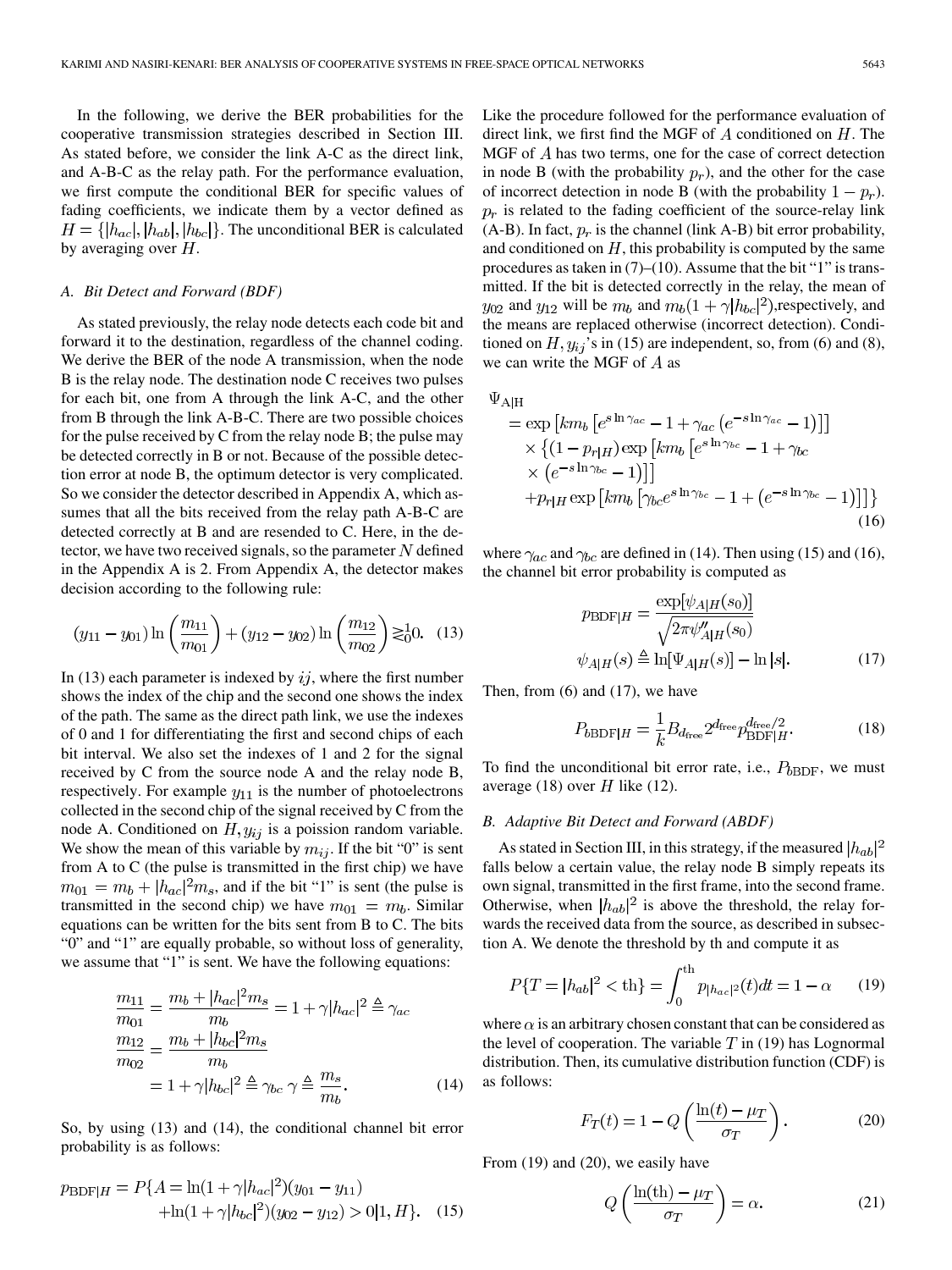Then th is obtained by solving (21) for a given  $\alpha$ . For the performance evaluation, Note that for  $|h_{ab}|^2 > \text{th}$  and  $|h_{ab}|^2 < \text{th}$ , we can use (18) and (11), respectively. So the conditional BER for the ABDF strategy is as follows:

$$
P_{b\text{ABDF}|H} = \mathbf{1}(|h_{ab}|^2 > \text{th})P_{b\text{BDF}|H} + (1 - \alpha)P_{bD||h_{ac}|}
$$
\n(22)

where  $P_{bD||h_{ac}|}$  and  $P_{bBDF|H}$  are derived in (11) and (18), respectively.  $\mathbf{1}(y)$  is 1 if y is true and 0 otherwise. To find the unconditional bit error rate, we must average  $(22)$  over H like (12).

# *C. Adaptive Decode and Forward (ADF)*

As mentioned in Section III, in the ADF strategy the relay encodes and transmits the data only if it can correctly decode the received message from the partner in the first frame, which can be determined by a cyclic redundancy check (CRC) code. We denote the block decoding failure probabilities of nodes A and B by  $P_{\text{block}A}$  and  $P_{\text{block}B}$ , respectively. The exact derivations of  $P_{\text{block}A}$  and  $P_{\text{block}B}$  are very complicated. In [25], an upper bound for the block decoding failure has been derived as follows:

$$
P_{\text{block}|H} \le 1 - (1 - P(E|H))^B \tag{23}
$$

where  $B$  is the number of trellis branches in the code word, and  $P(E|H)$  is the probability of an error event conditioned on  $H$ . To make the bound tighter, the authors in [26] have introduced the limit-before-average technique and have shown that this bound is good for fading channels. So by using the method of [26], conditioned on  $H, P_{\text{block}A}$  and  $P_{\text{block}B}$  are independently computed from (5) as follows:

$$
P_{\text{block}A|H} = P_{\text{block}B|H}
$$
  
= 1 - \left(1 - \min\left(1, \sum\_{d=d\_{\text{free}}}^{\infty} A\_d P\_{\text{d}|H}\right)\right)^B (24)

where  $A_d$  is given in (5). For the performance evaluation, the same procedure as taken in subsection A for BDF is used. In the detector, we have two received signals, so the  $N$  defined in the Appendix A is 2. Again we denote the signals received by the destination node C from the source node A and the relay node B by the indexes of 1 and 2, respectively, and use the same notations as those utilized in subsection A. So, by using (13) and (14), the conditional channel bit error probability is computed as follows:

$$
p_{\text{ADF}|H} = P\{A = \ln(1 + \gamma |h_{ac}|^2)(y_{01} - y_{11}) + \ln(1 + \gamma |h_{bc}|^2)(y_{02} - y_{12}) > 0|1, H\}
$$
 (25)

where  $y_{ij}$ 's are defined in (13). Like the previous strategies, we first derive the MGF of  $A$  conditioned on  $H$ . The MGF of  $A$ conditioned on  $H$  computed by averaging over 4 terms, each term is due to one of the 4 cases defined in Section III-C for the ADF strategy. That is

$$
\Psi_{A|H} = \sum_{\phi=1}^{4} P_{\phi|H} \Psi_{A|H,\phi}
$$
 (26)

where  $P_{\phi}$ 's are defined in Section III-C and can be calculated easily by using (24). For instance, for  $\phi = 3$  (which means that the node B decodes the node A data successfully, but the node A does not), since the block decoding failures independently occur in A and B, we have

$$
P_{\phi=3|H} = P_{\text{block}A|H} (1 - P_{\text{block}B|H}) \tag{27}
$$

where  $P_{\text{block}A|H}$  and  $P_{\text{block}A|H}$  are derived in (24).  $P_{\phi|H}$  for other 3 cases can be computed the same way as (27).

Now, from (26),  $\Psi_{A|H,\phi}$  must be computed. we compute  $\Psi_{A|H,\phi}$  for  $\phi = 3$ . The three others can be evaluated similarly. Since we set A-C as the direct path, B acts as the relay node that have decoded the message from the source node A correctly, so B relays the node A message to the destination node C in its second transmission frame. On the other hand, since A has not decoded the message from B correctly, A repeats its own data, transmitted in the first frame, in the second transmission frame to C as well. So both A and B send the signal of node A in their second transmission frames to C. For this case, the conditional MGF of  $\Lambda$ , defined in (25), is easily computed as follows:

$$
\Psi_{A|H,\phi=3}
$$
\n
$$
= \exp \left[ 2km_b \left[ e^{s \ln \gamma_{ac}} - 1 + \gamma_{ac} \left( e^{-s \ln \gamma_{ac}} - 1 \right) \right] \right]
$$
\n
$$
\times \exp \left[ km_b \left[ e^{s \ln \gamma_{bc}} - 1 + \gamma_{bc} \left( e^{-s \ln \gamma_{bc}} - 1 \right) \right] \right]. (28)
$$

The coefficient 2 in the exponent of the first term is due to the fact that node A does not participate in cooperation and repeats its own data. The MGF of A in other 3 cases can be easily computed the same way as (28). The results are as follows:

$$
\Psi_{A|H,\phi=1} = \exp\left[k m_b \left[e^{s \ln \gamma_{ac}} - 1 + \gamma_{ac} \left(e^{-s \ln \gamma_{ac}} - 1\right)\right]\right] \times \exp\left[k m_b \left[e^{s \ln \gamma_{bc}} - 1 + \gamma_{bc} \left(e^{-s \ln \gamma_{bc}} - 1\right)\right]\right]
$$
\n
$$
\Psi_{A|H,\phi=2} = \exp\left[2k m_b \left[e^{s \ln \gamma_{ac}} - 1 + \gamma_{ac} \left(e^{-s \ln \gamma_{ac}} - 1\right)\right]\right]
$$
\n
$$
\Psi_{A|H,\phi=4} = \exp\left[k m_b \left[e^{s \ln \gamma_{ac}} - 1 + \gamma_{ac} \left(e^{-s \ln \gamma_{ac}} - 1\right)\right]\right].
$$
\n(29)

Then, by substituting (27), (28) and (29) in (26),  $\Psi_{A|H}$  is computed and finaly  $P_{bADF|H}$  is derived by placing (26) in (17).

### V. NUMERICAL RESULTS

In this section, we evaluate the performance of the proposed cooperative strategies, using analytical results obtained in Section IV. For comparison with the direct path link, we assume that in the non-cooperative case, the source node uses the same code as the cooperative strategies with the doubled power to reach the same power constraint. So, the channel coding gain has no effect on the performance improvement of cooperative schemes over non-cooperative one, and we can focus only on the possible gain obtained by the cooperation. For the performance evaluation of the non-cooperative two transmitters case, we can set  $p_{r|H} = 0$  in (16) and easily use the results derived for the BDF strategy. In all the figures, the parameter  $\alpha$  defined in (17) for ABDF and the parameter B defined in (23) for ABD are set to 0.98 and 20, respectiveley. For evaluation of the channel bit error probability, we use the approximate equation of (6). The convolutional code used is the best (3, 2, 2) code (with maximal free distance) [24]. The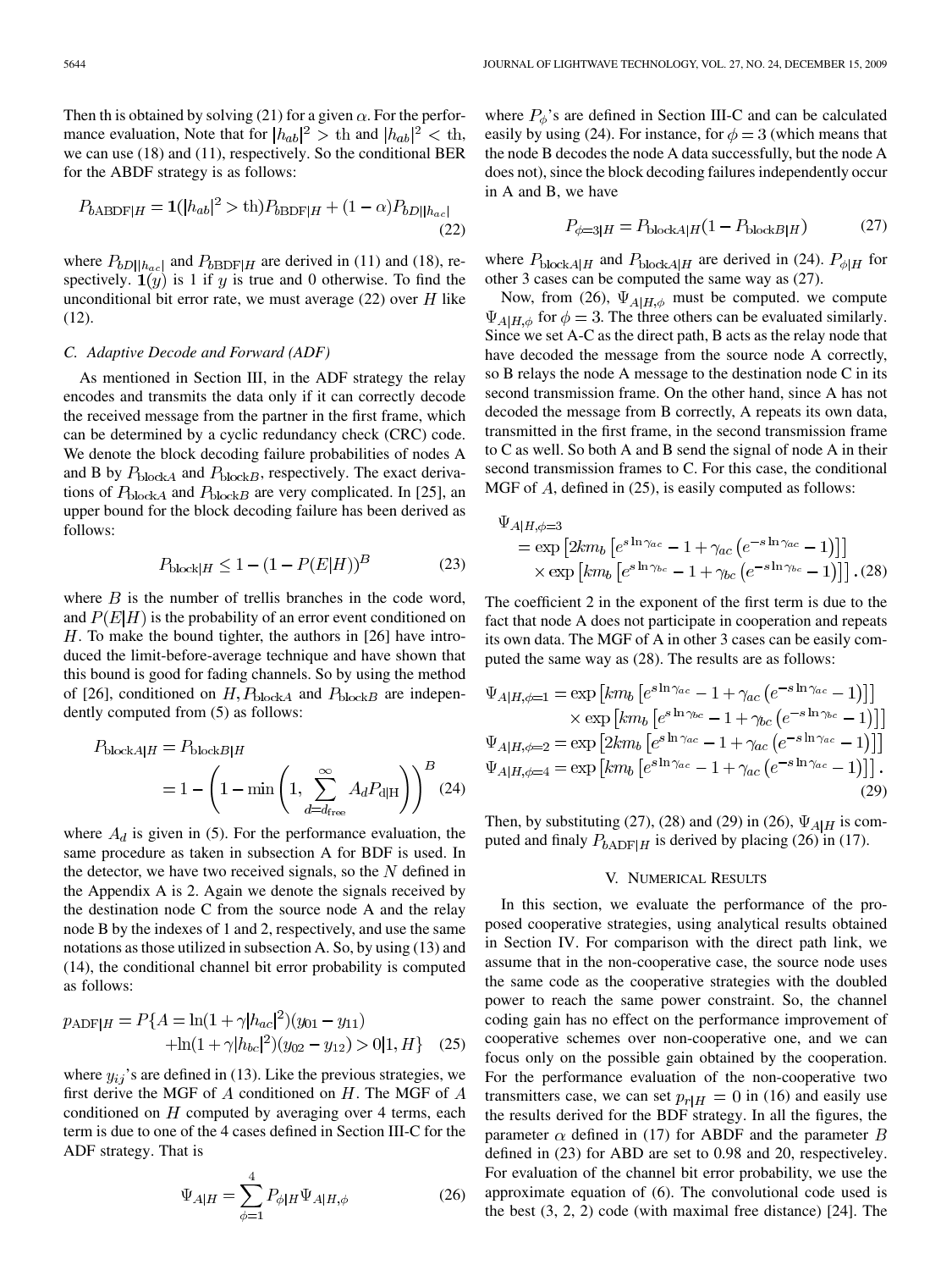

Fig. 2. Plots of BER versus  $\sigma_X^2$  where  $\sigma_{X_{\alpha\alpha}}^2 = \sigma_{X_{\alpha\alpha}}^2 = \sigma_X^2$ . (a) All the three links in Fig. 1 have the same statistics;  $\sigma_{X_{-k}}^{2} = \sigma_X^{200}$   $\sigma_{X_{-k}}^{2}$  is kept constant and equal to 0.05.  $m_s = 40, m_b = 3, \alpha = 0.98, B = 20.$ 

convolutional code used is a (3,2,2) code with rate 2/3, free distance of 4 ( $d_{\text{free}} = 4$ ), and following transfer matrix [24]:

$$
G(D) = \begin{pmatrix} 1 & D & 1+D \\ D^2 & 1 & 1+D+D^2 \end{pmatrix}.
$$
 (30)

Assume that the links A-C and B-C in Fig. 1 have the same statistics; it means that  $\sigma_{X_{\alpha\alpha}}^2 = \sigma_{X_{\alpha\alpha}}^2 = \sigma_X^2$ . Fig. 2 shows the plots of BER versus  $\sigma_X^2$  for two cases. In Fig. 2(a), all the three links of Fig. 1 have the same statistics and the parameters  $\sigma_{X_{ab}}^2$  related to the source-relay link quality is equal to  $\sigma_X^2$ . In Fig. 2(b),  $\sigma_{X_{ab}}^2$  is kept constant and equal to 0.05. As can be realized, there is a considerable performance improvement in all cooperative strategies over non-cooperative case when the source relay link is in good quality (Fig. 2(b)). This improvment is much more observable when the fading in the links B-C and A-C are strong. In both cases, ADF has the best performance among the cooperative strategies. From Fig. 2(a), when the link quality between the partners is the same as the links between the sources and the destinatin, the BDF and ABDF strategies perform worse than non-cooperative one at moderate SNRs, but ADF still performs well, the same as the two transmitters case.

Since source-relay link quality is critical in the decode-andforward strategy, we consider an example in which the parameters  $\sigma_{X_{bc}}^2$  and  $\sigma_{X_{bc}}^2$  related to the source-destination links quality



Fig. 3. Plots of BER versus  $\sigma_{X_{ab}}^2$  in the case that the parameters  $\sigma_{X_{ac}}^2$  and  $\sigma_{X_L}^2$  are kept constant and equal to 0.4.  $m_s = 40, m_b = 3, \alpha = 0.98, B =$  $2\hat{0}$ .

are kept constant and equal to 0.4. Fig. 3 shows the plots of BER versus the source-relay link quality, i.e.,  $\sigma_{X_{ab}}^2$ . As can be realized, when the source-relay link is in good quality, both BDF and ADF have the same performance as the two transmitters case, and the adaptive strategy ABDF has the worst performance. When the quality of the source-relay link degrades, the performance of ABDF surpasses that of BDF. On the other hand, when the source-relay link fading is very strong, both BDF and ABDF performances are worse than that of the non-cooperative case, but ADF still has a good performance. At high SNRs, cooperative strategies work quite well and their performances approach to that of the two transmitters case. The reason is that the source-relay link performance is improved and the relay node can receive the message with a lower bit error probability. Fig. 4 shows the plots of BER versus the mean photon count per bit  $(m_s)$  that is proportional to the optical intensity. In this figure, we have  $\sigma_{X_{12}}^2 = \sigma_{X_{23}}^2 = 0.4$ , but the parameter is kept constant and equal to 0.4 and 0.1 in Fig. 4(a) and (b), respectively.  $m_s$  is proportional to the power of the received signal, so the slope of the plots at high SNRs can be considered as the order of diversity. As can be seen from this figure, the ADF has the best performance among the cooperative strategies. On the other hand, when the source-relay link A-B is in good quality (Fig. 4(b)), ADF and BDF have the same BER as that of the two transmitters case, and all the strategies have the same BER plot slope. But, when the link quality between the partners is the same as the links between the sources and the destinatin (Fig. 4(a)), BDF has the worst performance and gives no diversity, but ADF and ABDF still have the same BER plot slopes as that of two transmitters case at high SNRs. In fact, ADF presents the same performance as that of two transmitters case at high SNRs.

#### VI. CONCLUSION

In this paper, we have considered the cooperative strategies for FSO networks. We have first considered a 3-way FSO communication setup and showed that the cooperative protocol can be applied to this setup to achieve the spatial diversity without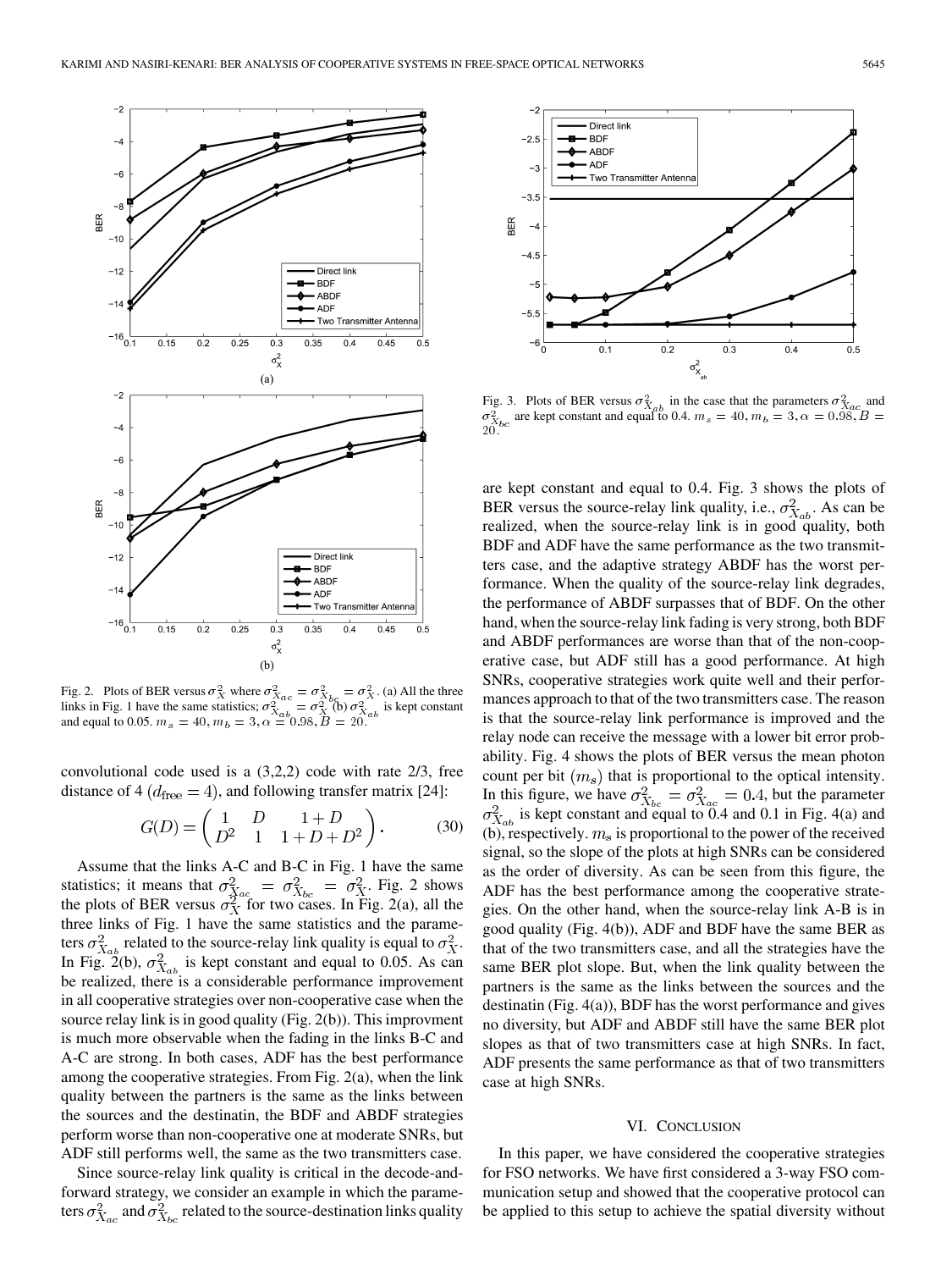

Fig. 4. Plots of BER versus the mean photon count per bit  $(m<sub>s</sub>)$  in the case that  $\sigma_{X_{b,c}}^2 = \sigma_{X_{a,c}}^2 = 0.4$ . (a)  $\sigma_{X_{a,b}}^2 = 0.4$  (b)  $\sigma_{X_{a,b}}^2 = 0.1$ .  $m_b = 3$ ,  $\alpha =$  $0.98, B^{\circ} = 20.$ 

any demand for extra hardware. Then, we have introduced different cooperative strategies for this structure, and investigated their bit error rate (BER) performance in the presence of shot noise, using the photon-count method. We have compared the results with those of the direct path link and the two transmitters case, which are the upper and lower bounds on the BER of the cooperative scheme, respectively.

We have shown that when the quality of the source-relay link is good, all the cooperative strategies performance is much better than that of the non-cooperative case. We have also shown that when the link quality between the partners is the same as the link between the sources and the destination, BDF and ABDF have no considerable gains over non-cooperative one at moderate SNRs, but ADF approximately has the same performance as that of the two transmitters case. Our numerical results have indicated that the ADF has the best performance.

## APPENDIX A

In this appendix, we derive the optimum detector for the case that N binary PPM modulated signals, containing the same message, are received in the destination. Let's show the number of photoelectrons collected in the first and the second chip durations of the *i*th received BPPM signal by  $y_{0i}$  and  $y_{1i}$ , respectively. We assume that  $y_{0i}$ s and  $y_{1i}$ s are independent poission distributed variables. let  $m_{1i}$  and  $m_{0i}$  be the means of the poission processes related to the chips with and without the  $i$ th pulse, respectively. The optimum detector is easily derived as follows:

$$
\frac{P(y_{0i}, y_{1i}, i = 1, ..., N|1)}{P(y_{0i}, y_{1i}, i = 1, ..., N|0)} \geq 1
$$
\n
$$
\Rightarrow \frac{\prod_{i=1}^{N} \frac{e^{-m_0 i m_{0i}^{y_{0i}}}}{e^{-m_1 i} m_{1i}^{y_{1i}}}}{\prod_{i=1}^{N} \frac{e^{-m_1 i m_{1i}^{y_{1i}}}}{y_{0i}!} \frac{e^{-m_0 i m_{0i}^{y_{1i}}}}{y_{1i}!} \geq 1
$$
\n
$$
\Rightarrow \prod_{i=1}^{N} m_{1i}^{y_{1i} - y_{0i}} m_{0i}^{y_{0i} - y_{1i}} \geq 1
$$
\n
$$
\Rightarrow \prod_{i=1}^{N} \left(\frac{m_{1i}}{m_{0i}}\right)^{y_{1i} - y_{0i}} \geq 1
$$
\n
$$
\Rightarrow \sum_{i=1}^{N} (y_{1i} - y_{0i}) \ln \left(\frac{m_{1i}}{m_{0i}}\right) \geq 1
$$
\n(31)

When  $(m_{1i})/(m_{0i})$ s are equal for all is, (31) simplifies as follows:

$$
\sum_{i=1}^{N} y_{1i} \gtrsim_{0}^{1} \sum_{i=1}^{N} y_{0i}.
$$
 (32)

#### ACKNOWLEDGMENT

The authors would like to thank Prof. J. A. Salehi for his helpful comments.

#### **REFERENCES**

- [1] D. Kedar and S. Arnon, "Urban optical wireless communication networks: The main challenges and possible solutions," *IEEE Commun. Mag.*, vol. 42, no. 5, pp. S2–S7, Jan. 2004.
- [2] E. W. B. R. Strickland, M. J. Lavan, and V. Chan, "Effects of fog on the bit-error rate of a free space laser communication system," *Appl. Opt.*, vol. 38, no. 3, pp. 424–431, 1999.
- [3] H. Willebrand and B. Ghuman*, Free Space Optics: Enabling Optical Connectivity in Today's Networks*. Indianapolis, IN: Sams Publishing, 2002.
- [4] L. Andrews, R. Phillips, and C. Hopen*, Laser Beam Scintillation With Applications*. New York: SPIE Press, 2001.
- [5] X. Zhu and J. Kahn, "Free-space optical communication through atmospheric turbulence channels," *IEEE Trans. Commun.*, vol. 50, no. 8, pp. 1293–1300, Aug. 2002.
- [6] I. Kim, E. Woodbridge, V. Chan, and B. Strickland, "Scintillation measurements performed during the limited-visibility lasercom experiment," in *Proc. SPIE*, 1998, vol. 3266, pp. 209–220, SPIE.
- [7] Z. Xiaoming and J. Kahn, "Performance bounds for coded free-space optical communications through atmospheric turbulence channels," *IEEE Trans. Commun.*, vol. 51, no. 8, pp. 1233–1239, Aug. 2003.
- [8] M. Uysal, J. Li, and M. Yu, "Error rate performance analysis of coded free-space optical links over gamma-gamma atmospheric turbulence channels," *IEEE Trans. Wireless Commun.*, vol. 5, no. 6, pp. 1229–1233, 2006.
- [9] E. Lee and V. Chan, "Part 1: Optical communication over the clear turbulent atmospheric channel using diversity," *IEEE J. Sel. Areas Commun.*, vol. 22, no. 9, pp. 1896–1906, Sep. 2004.
- [10] S. Wilson, M. Brandt-Pearce, Q. Cao, and J. Leveque, "Free-space optical MIMO transmission with  $Q$ \$-ary PPM," *IEEE Trans. Commun.*, vol. 53, no. 8, pp. 1402–1412, Aug/ 2005.